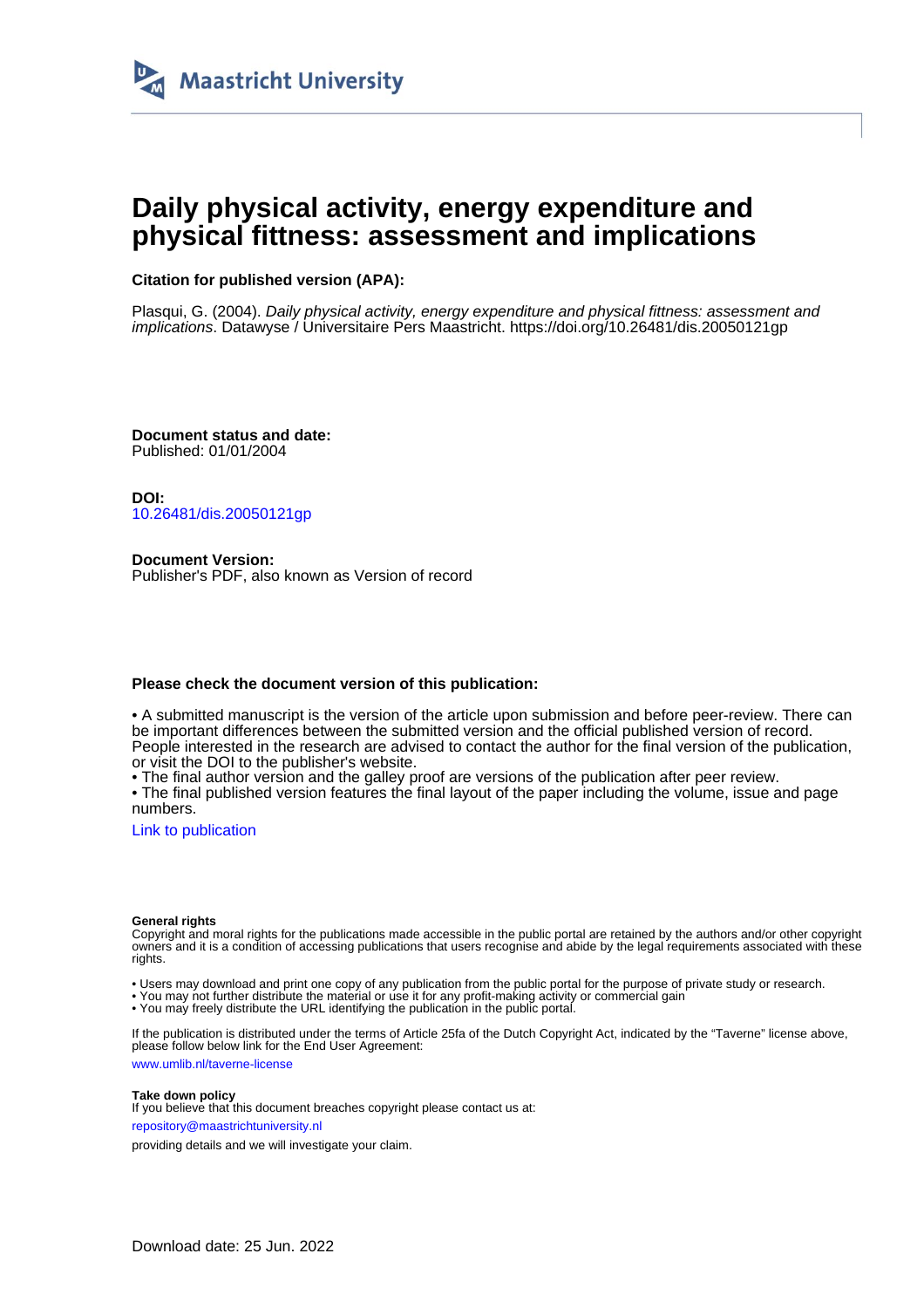## Summary

A large proportion of the Western population is physically inactive. A sedentary lifestyle is a major concern for public health since it is associated with several diseases such as cardiovascular disease, diabetes mellitus type II, osteoporosis and obesity. The dramatic increase in the prevalence of overweight and obesity over the past decades is related with, and possibly caused by lower levels of physical activity.

Physical activity can be defined as body movement, produced by skeletal muscles, resulting in energy expenditure. It is a complex behaviour including sports as well as non-sports activities. Physical activity has an impact on energy expenditure and physical fitness. The extent to which body movement leads to energy expenditure is dependent on body size and body composition. The extent to which physical activity improves physical fitness is dependent on the amount and type of activity performed. Physical activity is a behaviour that can be influenced by the environment. Season is an environmental factor that modulates climatic features such as ambient temperature and day length. These changes in climatic conditions can affect one or more aspects of physical activity and energy expenditure.

The main emphasis of this thesis was on how physical activity, energy expenditure and physical fitness relate to each other, on how they can be assessed under daily life conditions and on how season can affect one or more of these variables.

Total energy expenditure (TEE) was measured with the doubly labelled water technique and sleeping metabolic rate (SMR) by an overnight stay in a respiration chamber. Physical activity was expressed in terms of activity related energy expenditure (AEE), as physical activity level (PAL) and as body movement. AEE (AEE =  $0.9$  TEE - SMR) was calculated by substracting SMR from TEE assuming diet induced energy expenditure (DIT) to be 10% of TEE. PAL was calculated as  $\text{TEE-SMR}^{-1}$ . Body movement was assessed with a tri-axial accelerometer for movement registration (Tracmor), providing information about total physical activity as well as activity patterns in terms of duration, frequency and intensity. Physical fitness was defined as maximal mechanical power ( $W_{\text{max}}$ ) or maximal aerobic capacity ( $VO_{\text{2max}}$ ), assessed with an incremental test on a bicycle ergometer.

It was shown that there is a significant seasonal variation in SMR over the year with a minimum in summer season (July, August) and a maximum in winter season (January, February). AEE and PAL were significantly lower in winter season whereas physical fitness did not change. It was concluded that information on activity patterns was needed to gain more insight in the effect of season on physical activity. For this purpose, accelerometers are more appropriate than the use of doubly labelled water alone.

The Tracmor was validated against doubly labelled water to assess energy expenditure under daily life conditions. Age, height, body mass and activity counts (Tracmor output) explained 83% of the variation in TEE with a standard error of estimate of 1.00 MJ/day or 8.7% of the average TEE. The Tracmor is therefore a suitable instument to provide information about activity patterns as well as an estimate of energy expenditure.

As for physical activity, there is a need for accurate field techniques to assess physical fitness. Measuring physical fitness under laboratory conditions using an incremental exercise test, requires a specific protocol, expensive equipment and maximal exertion of the subject. A new fitness-index was developed, based on the combined use of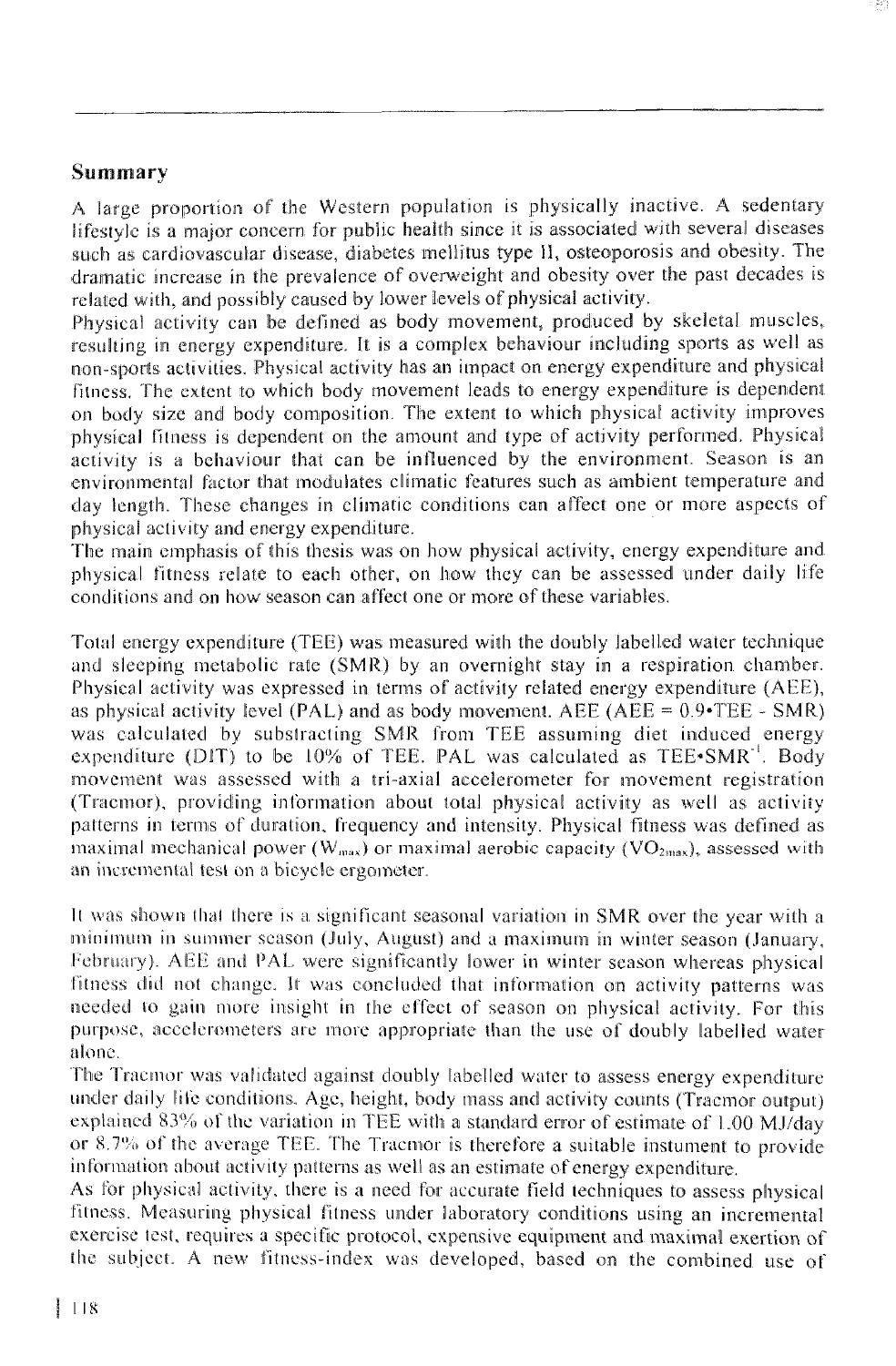accelerometry and heart rate registration. The fitness-index predicted  $VO<sub>2003</sub>$  for 72% with a SEE of 14%. Furthermore, the Bland Altman plot showed no mean difference and no systematic error for the predicted  $VO<sub>2max</sub>$ . The fitness-index is therefore a promising tool for the assessment of physical fitness outside laboratory conditions and without the need of a specific protocol.

As a clinical application, the Tracmor was used to measure daily physical activity in patients with heart failure, i.e. a population with low physical activity levels due to cardiac impairment. The objective was to investigate whether the implantation of a pacing device positively affected physical activity. It was shown that although patients improved in exercise capacity, defined as the distance covered in a 6-min-walk test. there was no change in daily physical activity as measured with the Tracmor.

In conclusion, the importance of physical activity and physical fitness in relation to several diseases, such as cardiovascular disease and obesity, highlights the need for accurate assessment tools that are relatively inexpensive and applicable under daily life conditions. The impact of season on physical activity, and TEE and its components should be considered when studying relationships between physical activity and health or when studying the seasonality in health parameters, such as cardiovascular risk factors. In order to define healthy guidelines for physical activity and physical fitness, more research is needed to clarify the dose response relationship between physical activity, physical fitness and several health aspects. The devices described in this thesis could be useful for health related research as well as sports applications and weight management.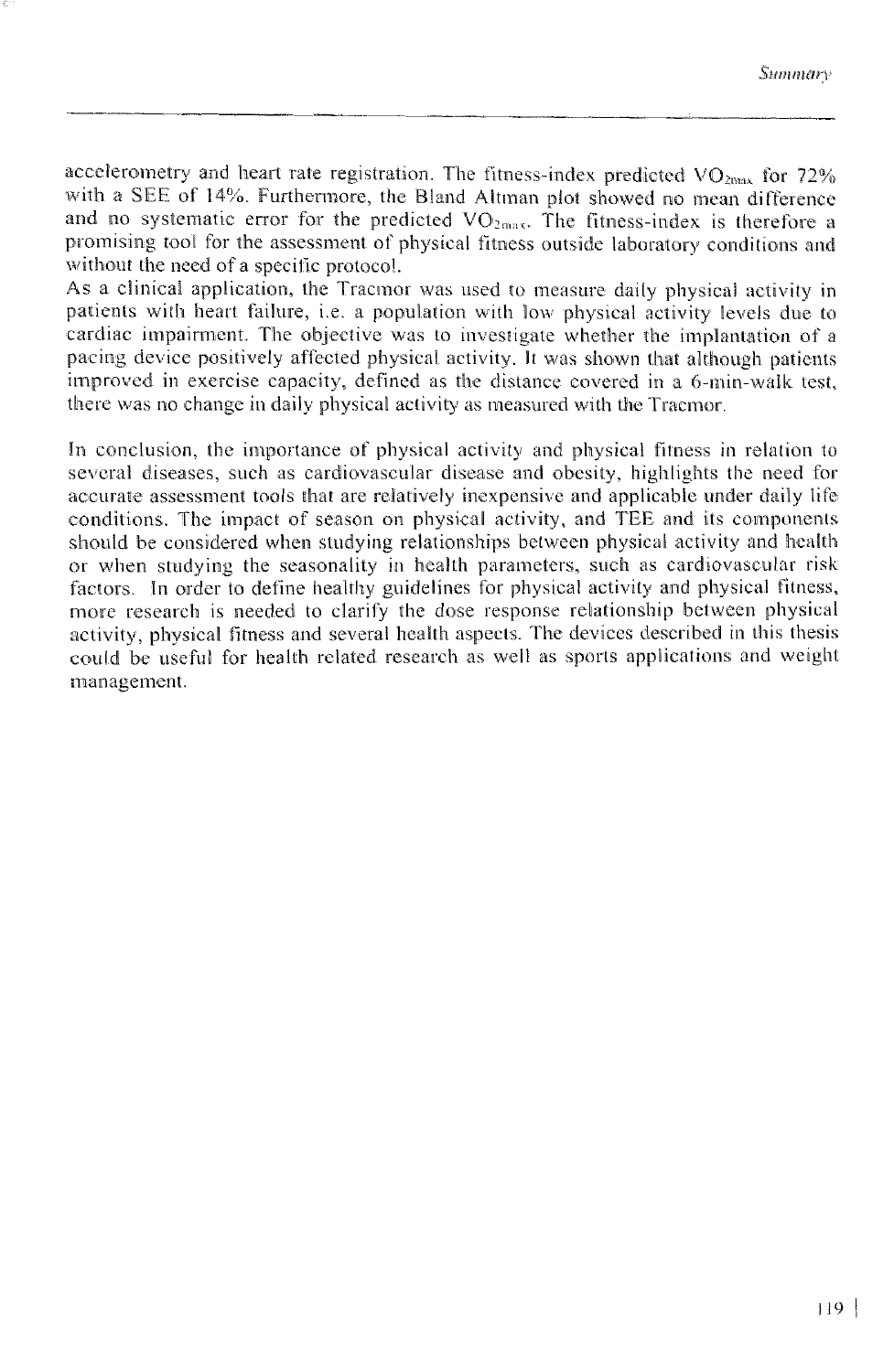## Samenvatting

Een groot deel van de Westerse bevolking is onvoldoende lichamelijk actief. Een inactieve levensstijl verhoogt het risico op tal van aandoeningen zoals hart- en vaatziekten, diabetes mellitus type II, osteoporose en obesitas. De enorme toename in de prevalentie van overgewicht en obesitas in de laatste decennia is gerelateerd aan en mogelijk veroorzaakt door een afname in lichamelijke activiteit.

Lichamelijke activiteit kan men definiëren als lichaamsbeweging, veroorzaakt door de skeletspieren en resulterend in energiegebruik. Het is een complex gedrag dat zowel sport als niet-sport gerelateerde activiteit omvat. Lichamelijke activiteit beïnvloedt zowel het energiegebruik als de lichamelijke fitheid. Het energiegebruik als gevolg van activiteit is afhankelijk van het lichaamsgewicht en de lichaamssamenstelling. In hoeverre lichamelijke activiteit leidt tot een toename in fitheid is afhankelijk van de hoeveelheid en het type activiteit. Tal van omgevingsfactoren, zoals het seizoen, dat de klimatologische omstandigheden zoals de omgevingstemperatuur en de daglengte bepaalt, kunnen een invloed hebben op de lichamelijke activiteit en het energiegebruik.

Dit proefschrift handelt over de relatie tussen lichamelijke activiteit, energiegebruik en fitheid, over hoe deze grootheden kunnen worden gemeten in het dagelijks leven en over hoe de seizoenen een of meerdere van deze factoren kunnen beïnvloeden.

Het totale energiegebruik werd gemeten met behulp van tweevoudig gemerkt water. De slaapstofwisseling werd gemeten tijdens een overnachting in een respiratiekamer. Lichamelijke activiteit kan men uitdrukken als energiegebruik of als lichaamsbeweging. Het energiegebruik als gevolg van activiteit werd berekend als 90% van het totale energiegebruik vermindert met de slaapstofwisseling. Hierbij werd aangenomen dat 10% van het totale energiegebruik bestaat uit het dieet geïnduceerde energiegebruik. Het lichamelijke activiteitenniveau werd berekend als het totale energiegebruik gedeeld door de slaapstofwisseling. Lichaamsbeweging werd gedetecteerd met behulp van een drie-assige bewegingsmeter (tri-axial accelerometer for movement registration, Tracmor) die informatie geeft of de totale hoeveelheid maar ook over de duur, frequentie en intensiteit van lichaamsbeweging. Lichamelijke fitheid werd bepaald met een maximaaltest op een fietsergometer en gedefinieerd als maximale trapweerstand of maximale zuurstofopname.

Er was een significante seizoensvariatie in de slaapstofwisseling, met een minimum in de zomer (juli, augustus) en een maximum in de winter (januari, februari). Het activiteit gerelateerde energiegebruik en het activiteitenniveau was significant lager in de winter dan in de zomer. Lichamelijke fitheid bleef onveranderd. Om meer inzicht te verwerven in het effect van de seizoenen op lichamelijke activiteit is er meer informatie nodig over het bewegingspatroon (duur, frequentie en intensiteit van bewegen). Bewegingsmeters zijn hiervoor beter geschikt dan het gebruik van tweevoudig gemerkt water alleen. De Tracmor werd gevalideerd, met tweevoudig gemerkt water als de gouden standaard, voor het meten van energiegebruik in het dagelijks leven. 83% van de variatie in het totaal energiegebruik kon verklaard worden door leeftijd, gewicht, lengte en de hoeveelheid beweging geregistreerd met de Tracmor. De standaardfout was 1.00 MJ of 8.7% van het gemiddelde energiegebruik. De Tracmor is daarom een geschikt instrument om het bewegingspatroon te meten en een goede schatting van het energiegebruik te geven in het dagelijks leven.